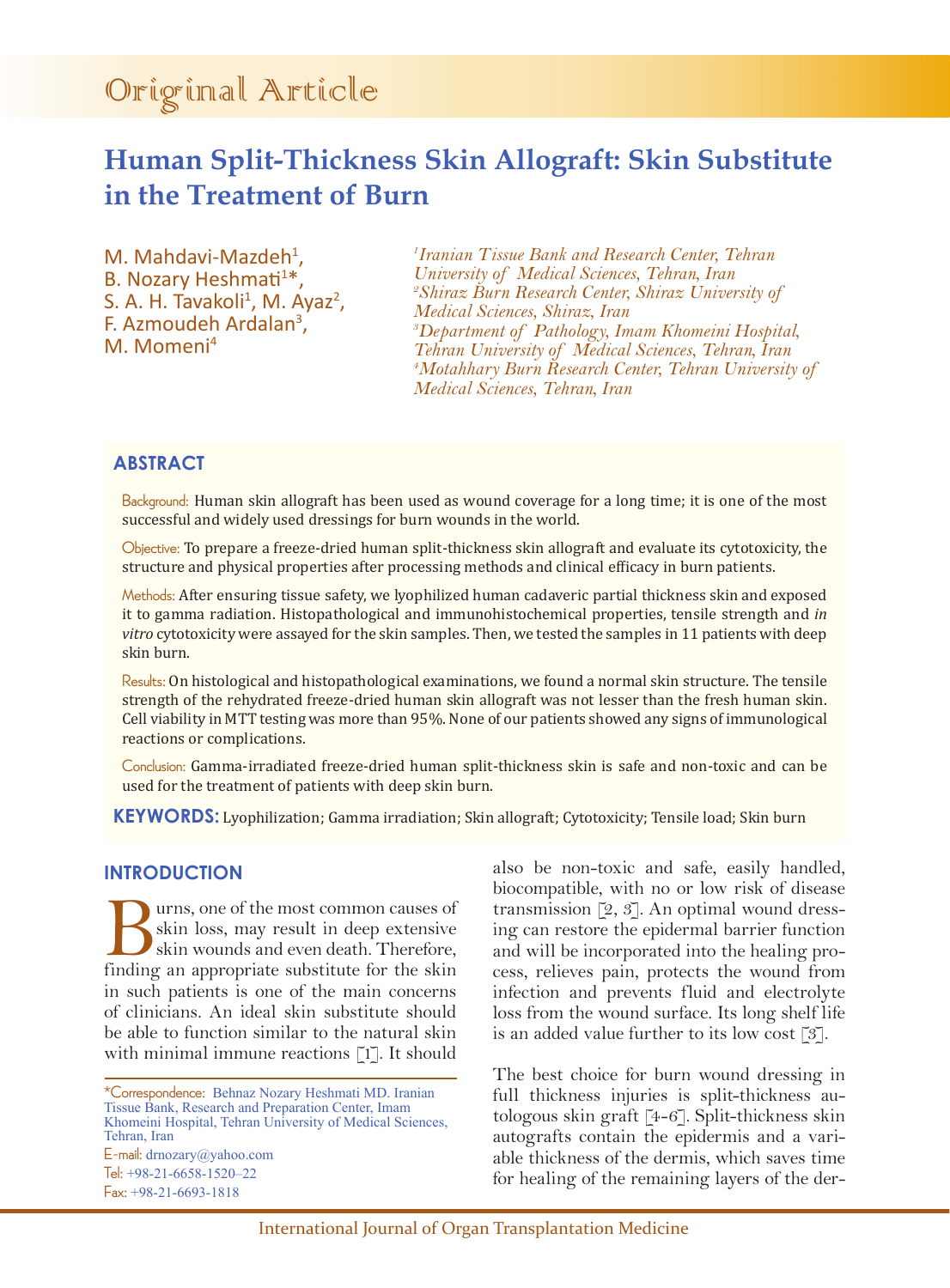mis at the wound site by secondary epithelialization and keratinocyte migration from its edges [7]. However, there are limitations in autologous skin usage, mainly due to pain and scar formation in donor sites. Furthermore, depending on the thickness of the harvesting sites of the skin, only three to four split-thickness skin harvests are possible from the same donor sites of the skin because of the delay in the re-epithelialization [8]. The last thing is that in extensive burn injuries, there is not enough autologous skin. We do not have extensive donor sites for recovery because of the limitation in the undamaged skin [3].

Whenever the provision of the autograft skin is limited, the mortality rate and hospital stay may increase. A suitable solution can be human skin allografts, as temporary dressing to prevent fluid and electrolytes imbalance and also microbial contamination.

Human skin allografts have been widely used as wound coverage for a long time and are one of the most successful and widely used dressings for burn wound worldwide [9-15]. They can improve and prepare the granulation tissue in the recipient bed. A human skin allograft becomes incorporated into the recipient tissue bed and will be covered by the recipient epidermal cells [1]. Human split-thickness skin allografts can be prepared and stored by various methods. One of the methods used is lyophilization. Dehydration due to lyophilization devitalizes most cells. Cell components will be destroyed and immunological reactions will be diminished as well. The "non-viable" skin allograft can be incorporated into the wound and make an appropriate dermal bed for further application of autologous skin grafts [3].

The objective of this study was to prepare a freeze-dried human split-thickness skin allograft and identify its structure and physical properties by histology, immunohistochemistry and biomechanics (tensile strength). We also tried to assess the *in vitro* biocompatibility of this skin allograft (cytotoxicity test) and then *in vivo* substitute in burn patients.

## **MATERIAL AND METHODS**

#### Donor screening, skin retrieval and processing

After screening age-limited cadaveric donors (1–60 years old) through medical history, physical examination and obtaining consent from their families, skin was retrieved within 15 hours of death using an electrical dermatome (Aesculap) with a cutting depth of 0.015 inches, according to standard protocols. The harvest was mainly from the lower limbs, back and buttocks in order to achieve both larger size tissue grafts and maintenance of the normal body appearance for the funeral. Skin strips were taken in sterile conditions and clean operating room after shaving and placed it in sterile containers of physiologic saline mixed with antibiotic. Afterward, multiple skin samples of  $1\times1$  cm<sup>2</sup> were taken and placed in small containers of sterile normal saline for aerobic and anaerobic microbiological tests and also for mycobacterium assay and fungi cultures. Blood samples were also sent for culture and serological tests for antibodies against HIV type 1 and 2, human Tlymphotrophic virus type 1 and 2, hepatitis C virus, hepatitis B surface antigen and syphilis. All skin retrieval procedures were performed in a clean operating room. The skin containers were transported to tissue processing unit of Iranian Tissue Bank (ITB) in cold conditions (4 °C). After placing the skin in antibiotic and antifungal cocktail for 12 hours and ensuring tissue safety, hair follicles and hypodermal fat were removed and then the skin was rinsed with phosphate buffer saline (PBS) several times. Following draining, the partialthickness skin was freeze-dried using a freeze dryer (Christ Alpha 2-4, Germany) until its water content became <5% (according to the standard protocol). The final step of sterilization was gamma irradiation with 25 kGy of packaged and labeled samples. All procedures were performed in clean room conditions.

## Histopathological and immunohistochemical (IHC) examinations

After processing and before use, three samples of different lots of gamma-irradiated freezedried human split-thickness skin were randomly selected for histological and immuno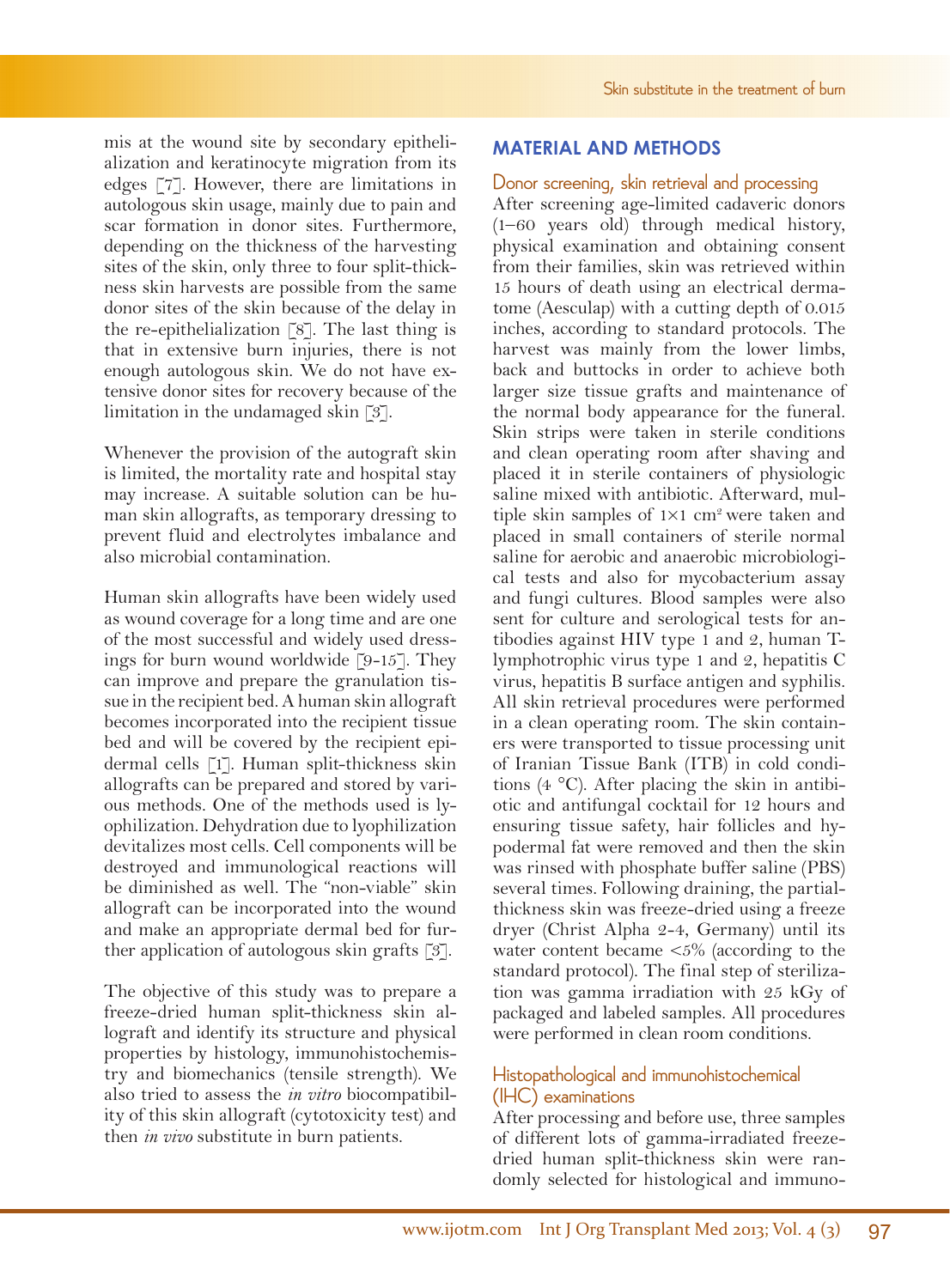histochemical analysis. Ten sections from each tissue block were prepared—two stained with hematoxylin and eosin (H&E) and eight with specific antibodies for the presence or localization of rabbit anti-mouse collagen IV, rabbit anti-mouse laminin, mouse anti-porcine vimentin and rabbit anti-chicken desmin in the processed skin. The slides were examined by an expert pathologist.

#### Tensile load testing

The tensile strength of the gamma-irradiated freeze-dried human split-thickness skin was measured by a tensiometer (Santam UTM). After 30 minutes of rehydration in sterile normal saline at room temperature, three skin sections measured almost 30×40 mm were considered for mechanical strength testing. Three similar samples of fresh human skin were used as controls. The graphs obtained by the computer program showed the relation between force and extension. The maximum extension of the rehydrated samples and fresh human skin before rupture and the force for rupture were recorded. The tensile strength was calculated using the following equation:

| Tensile strength $=$ $-$ | Maximum tensiometer reading (applied force) |
|--------------------------|---------------------------------------------|
|                          | Cross sectional area                        |

#### Cytotoxicity assays

L929 mouse fibroblast cells prepared by Pasteur Institute of Iran were cultured in RPMI medium supplemented with 10% fetal calf serum (FCS), 100 Unit/mL penicillin and 100 μg/mL streptomycin. Cultures were maintained in air atmosphere containing  $5\%$  CO<sub>2</sub> at 37 °C in an incubator for seven days. Cells that were passaged five or six times were used for cytotoxicity analysis. The cell suspensions were prepared enzymatically after detaching the cells by incubation in 0.05% (w/v) trypsin with 0.03% (w/v) ethylene-diamine-tetraacetic acid (EDTA) in Earl's balanced salt solution from the tissue culture plates. Cells were seeded in 96-well microplates at a density of 1×104 cells/well and incubated for 24 hours to allow attachment. We used two pieces of rectangular 5×7-cm processed skin for preparation of extract according to ISO 10993-5 standard  $\left[16\right].$ 

Cytotoxicity was assessed using the MTT (dimethylthiazol diphenyltetrazolium) assay. After addition of the extract solution to each well, they were incubated at 37 °C in air containing  $5\%$  CO and  $95\%$  relative humidity for four hours. Then, they were incubated for more than four hours in the dark at 37 °C in air containing  $5\%$  CO<sub>2</sub> with addition of 100  $\mu$ L of MTT 0.5 mg/mL solution. We also had two positive and negative control tests to compare and assess cell viability of the product. After incubation, MTT was aspirated and isopropanolol was added. The process was continued by agitating the plates until solubilization of formazan. Absorbance was measured at 545 nm, using a spectrophotometer. The mean test absorptions were calculated and assessed as percentage of controls and expressed as severe, moderate, mild or non-toxic corresponding to viability of less than 30%, between 30% and 60%, between 60% and 90%, and more than 90%, respectively.

#### Clinical application

After obtaining informed consent, we meshed the gamma-irradiated freeze-dried human split-thickness skin at 1–6 and 1–3 ratios and used the processed human skin in 11 patients with deep full thickness burn with more than 30% of their total body surface area (TBSA) affected; the participants had limited undamaged skin for complete autologous skin grafting. After excision of the burn sites, all 11 patients underwent partial (with autograft) to complete skin allograft meshed grafting. They were observed carefully for any reactions or complications until they were discharged from the hospital.

#### **RESULTS**

#### Histopathological and immunohistochemical (IHC) examinations

Histological examination revealed an intact basement membrane. There was vacuolization of epithelial cells in epidermis. There were mild degenerative changes in dermal structures. On IHC examination, we found type IV collagen in the basal lamina of the epidermis and dermal vascular channels, as was expect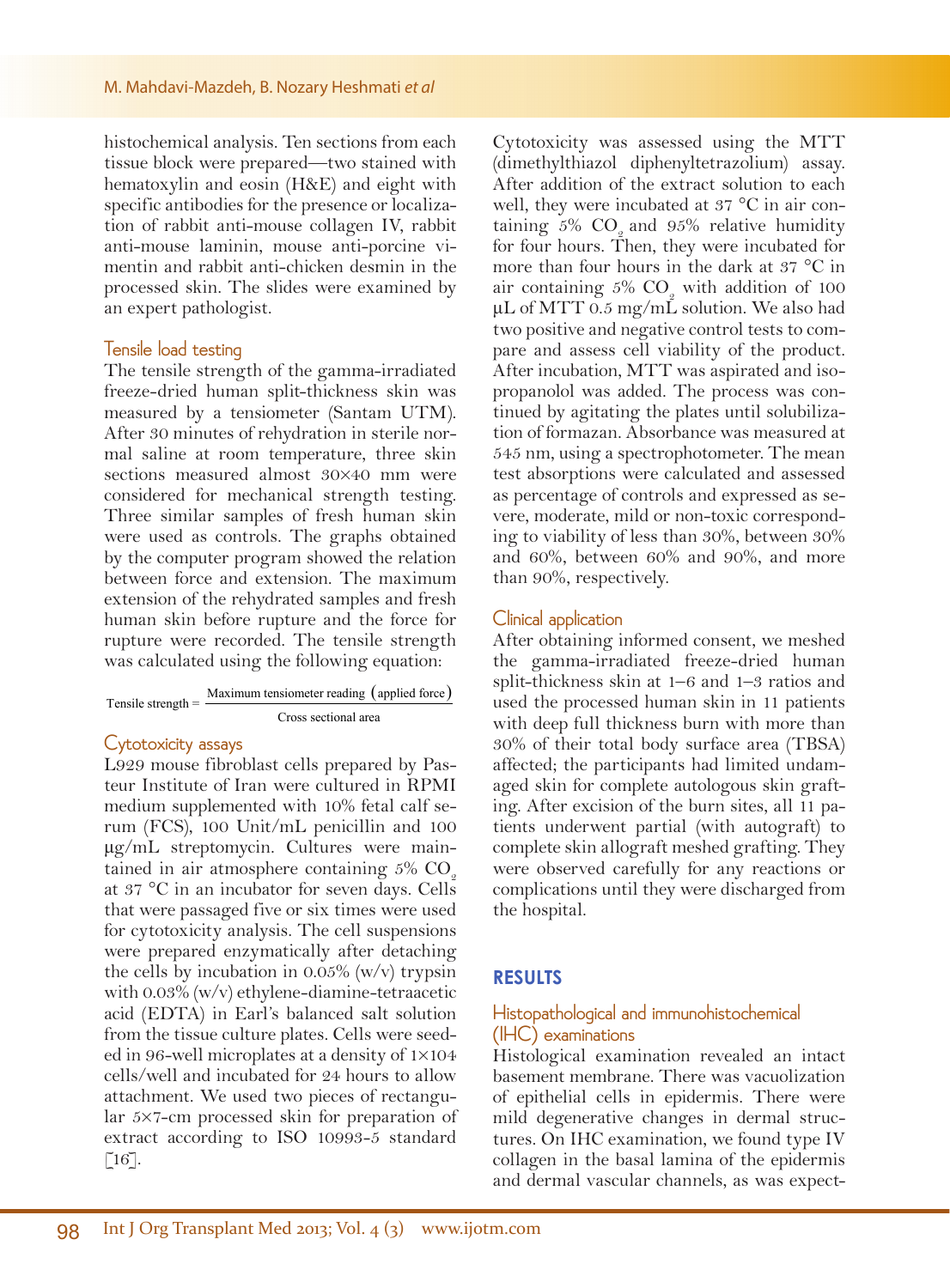ed. Laminin was not found. Vimentin staining revealed a scattered positive reaction in remnant cells of the dermis and the epidermis. Desmin was stained heavily in the basal layer of the epidermis and scattered smooth muscle bundles of the dermis.

#### Tensile load testing

The tensile strength of the rehydrated freezedried human split-thickness allograft was not less than the fresh human skin.

#### Cytotoxicity assay

Except for positive controls, none of our samples had signs of cytotoxicity. Cell viability was more than 90% in cultured L929 fibroblasts plates after MTT staining (Fig 1).

#### Clinical application

The mean±SD age of the 11 patients was  $30.7\pm6.1$  (range:  $20-41$ ) years; the male to female ratio was 6:5. The patients had a mean±SD burn surface area of 42.9%±16.6% (range: 17%–70%). The mean±SD time from burn injury to excision and allografting was 9.9±7.0 (range: 1–22) days. The mean±SD hospital stay was  $32.2 \pm 26.5$  (range: 9–96) days. The tissue adherence was good. There were no signs of infection, rejection or any other complications. Skin allograft detachment began 14 days after the grafting. Most patients were discharged with good functional results except for two who died of pulmonary emboli and sepsis—not due to an allograft reaction.

## **DISCUSSION**

An ideal skin substitute should function similar to the natural skin while inducing a minimal inflammatory response [1]. Shevchenko and MacNeil also emphasized that a skin substitute must not be immunogenic, toxic or induce excessive inflammation to be safe for patients  $[2, 3]$ . In our study, we found that our gammairradiated freeze-dried human split-thickness skin was safe and non-toxic while some cellular components were seen. We did not find any *in vitro* cytotoxicity and more than 95% cell viability was seen in MTT staining. This

fact was in contrast with a study conducted by Dufrance, *et al*, who found that gammairradiation of non-decellularized human tissue (fascia lata) induced *in vitro* cytotoxicity [17].

In studies performed by Kearney, it was concluded that the gamma-irradiated freeze-dried split-thickness human skin was also comparable to the normal human skin because of its human source (cadaveric); he believed that lyophilization followed by gamma irradiation would remove the major antigenic parts of the harvested skin and the product can then be considered non-viable [18, 19]. Other studies also showed that freeze drying could reduce the immunogenicity of the skin [20] without interfering with its beneficial properties [21- 24]. Our findings in the histological assay showed that some cellular components could be seen after freeze drying and gamma irradiation. Accordingly, the graft cannot be assumed non-viable. Similarly, Fawzi-Grancher reported that the freeze-dried human skin graft did not induce any harmful foreign body reactions after grafting [25]. We also found promising results in clinical evaluations in patients with deep skin burns. The patients did not show any complications or immunological reactions. The mortality rate was 19% within 32.2 days of their hospital stay, while Chua, *et al*, found a mortality rate of 16% within 48.3 days of hospital stay for early excision during the first 72 hours, and a rate of 45% within 58.5 days of hospital stay for grafting after 72 hours [26].



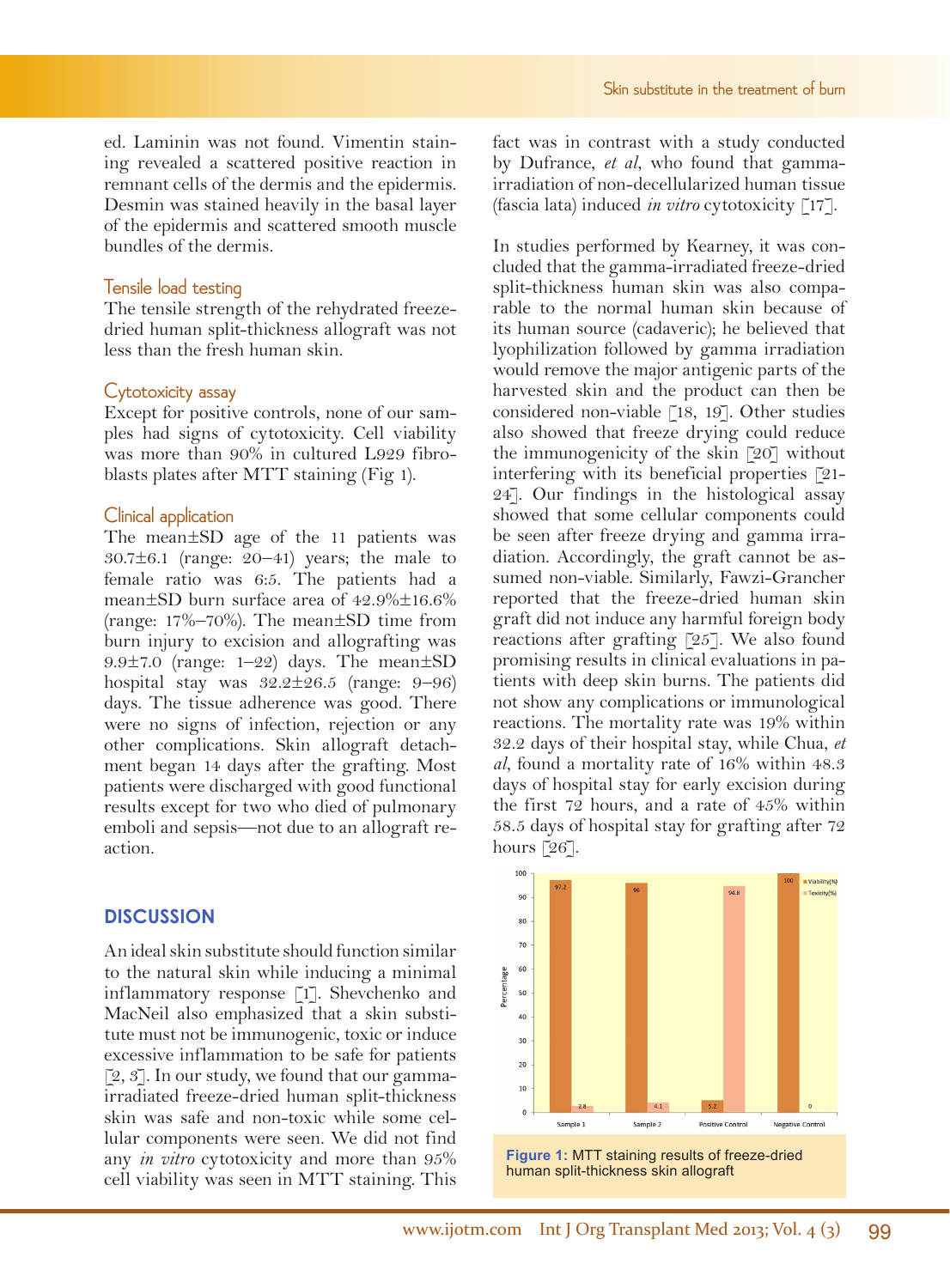#### M. Mahdavi-Mazdeh, B. Nozary Heshmati *et al*

Although some studies have discussed the probability of weakening of the collagen matrix with gamma irradiation [27, 28], we did not find any significant difference in the mechanical strength between fresh and gammairradiated freeze-dried skin. In our clinical study, this characteristic helped surgeons to mesh at 1:6 and 1:3 ratios for covering more extensive burned areas on individual basis. Because of the skin allograft limitation, skin meshing may be a cost-effective procedure for covering more burn surface areas. Normal tensile strength is necessary for ideal skin meshing. Some strongly disagree with skin graft meshing as they believe it may postpone engraftment of the dermal elements. Obviously, it happen when irradiation dose is more than circa 25 kGy where it can lead to collagen denaturation [29] while our radiation dose was 25 kGy; therefore, it seems that the skin collagen fibers had not been denatured. Moreover, IHC showed a normal skin by identifying the basement membrane. Bourroul, *et al*, also reported the same results indicating no difference in the tensile strength between irradiated and non-irradiated skin allograft samples [30, 31].

One of the main concerns in selecting skin substitutes is the risk for transmission of diseases [3]. Because of the strict serological and microbial screening in our skin retrieval and processing protocols and use of gamma radiation for sterilization, the processed skin samples have low levels risk for transmission of diseases.

Another characteristic of our processed skin is its ease of use. It can be stored at the room temperature for up to two years because of the freeze drying procedure; in other forms of allograft skin samples, the shelf life is decreased because of cell viability. The gamma-irradiated freeze-dried human skin is easily handled, can be cut and formed in various sizes and shapes, can be meshed easily and the rehydration takes almost 30 minutes. These characteristics are of great advantage for a skin substitute [2, 3].

The main limitation of our study was that we

did not biopsy the wound after allograft detachment to define if sloughing was only limited to epidermis.

#### **ACKNOWLEDGEMENTS**

This study was supported by a grant from Tehran University of Medical Sciences (TUMS).

#### **REFERENCES**

- 1. Mohd Yussof SJ, Halim AS, Mat Saad AZ, Jaafar H. Evaluation of the Biocompatibility of a Bilayer Chitosan Skin Regenerating Template, Human Skin Allograft, and Integra Implants in Rats. *Br J Surg*  2011;**98**:21-2.
- 2. MacNeil S. Progress and opportunities for tissueengineered skin. *Nature* 2007;**445**:874-80.
- 3. Shevchenko RV, James SL, James SE. A review of tissue-engineered skin bioconstructs available for skin reconstruction. *Journal of the Royal Society Interface* 2010;**7**:229-58.
- 4. Andreassi A, Bilenchi R, Biagioli M, D'Aniello C. Classification and pathophysiology of skin grafts. *Clin Dermatol* 2005;**23**:332-7.
- 5. Stanton RA, Billmire DA. Skin resurfacing for the burned patient. *Clin Plast Surg* 2002;**29**:29-51.
- 6. Supp DM, Boyce ST. Engineered skin substitutes: practices and potentials. *Clin Dermatol* 2005;**23**:403-12.
- 7. Shores JT, Gabriel A, Gupta S. Skin substitutes and alternatives: a review. *Adv Skin Wound Care* 2007;**20**:493-508.
- 8. Atiyeh BS, Costagliola M. Cultured epithelial autograft (CEA) in burn treatment: Three decades later. *Burns* 2007;**33**:405-13.
- 9. Bravo D, Rigley TH, Gibran N, *et al*., Effect of ity in transplantable human skin allografts. Burns 2000;**26**:367-78.
- 10. Gallico GG 3rd. Biologic skin substitutes. Clin Plast Surg 1990;**17**:519-26.
- 11. Heimbach, D. Burn pearls. 13<sup>th</sup> ed, ed. Seattle. : WA: university of Washington Burn Center at Harborview **1993.**
- 12. Mackie DP. The Euro Skin Bank: development and application of glycerol-preserved allografts. *J Burn Care Rehabil* 1997;**18**:S7-9.
- 13. May SR, Still JM Jr, Atkinson WB. Recent develop- ments in skin banking and the clinical uses of cryo- preserved skin. *J Med Assoc Ga* 1984;**73**:233-6, 57.
- 14. Richters CD, Hoekstra MJ, van Baare J, *et al*. Morphology of glycerol-preserved human cadaver